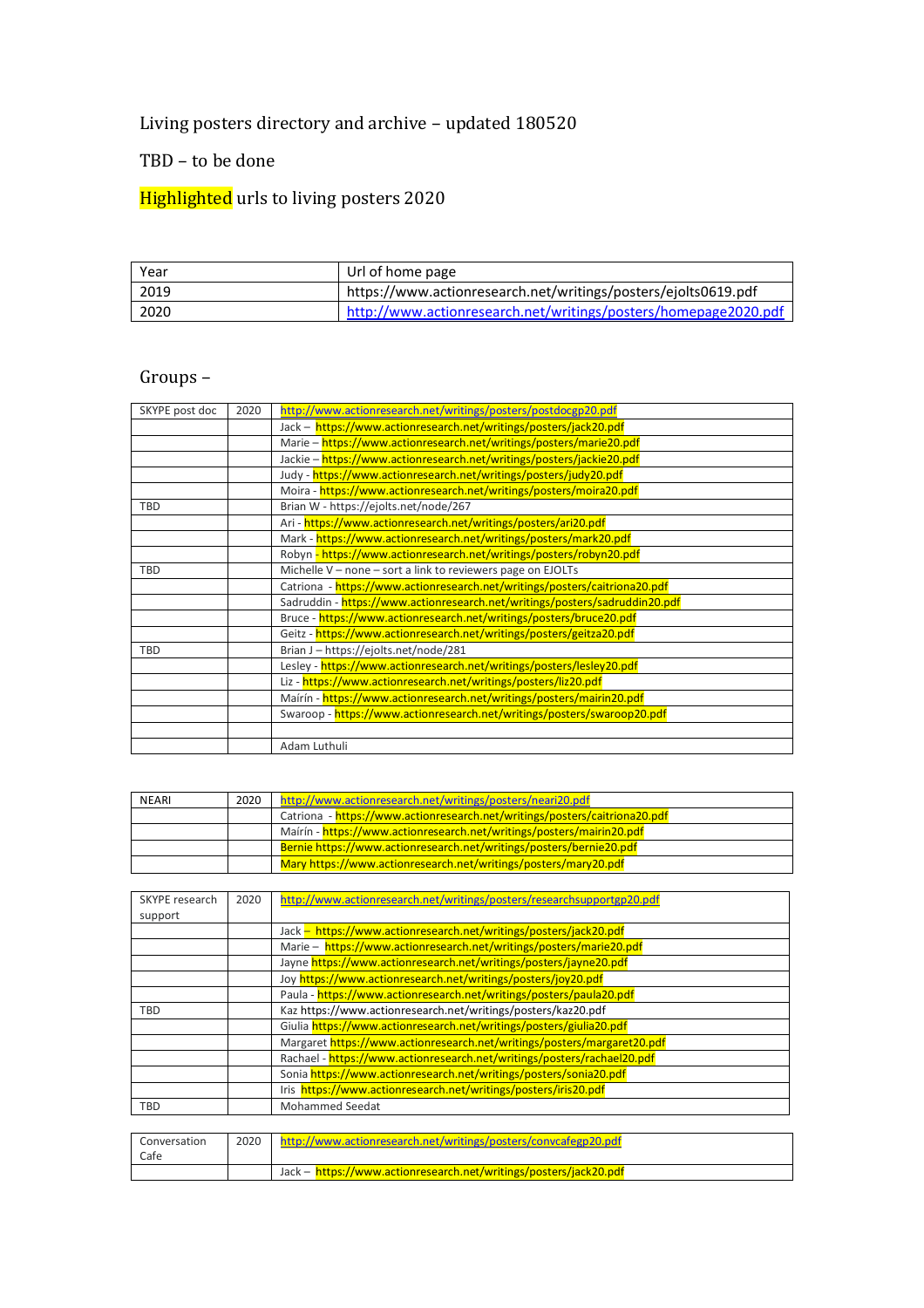|            | Marie - https://www.actionresearch.net/writings/posters/marie20.pdf         |
|------------|-----------------------------------------------------------------------------|
|            | Rachael - https://www.actionresearch.net/writings/posters/rachael20.pdf     |
|            | Shelagh - https://www.actionresearch.net/writings/posters/shelagh20.pdf     |
|            | Sonia - https://www.actionresearch.net/writings/posters/sonia20.pdf         |
|            | Andrew - https://www.actionresearch.net/writings/posters/andrew20.pdf       |
| <b>TBD</b> | Chris - to her thesis                                                       |
| TBD        | Nigel                                                                       |
|            | Surrinder - https://www.actionresearch.net/writings/posters/surrinder20.pdf |
|            | Jaoa - https://www.actionresearch.net/writings/posters/jaoa20.pdf           |
|            | Donna - https://www.actionresearch.net/writings/posters/donna20.pdf         |
|            | Robyn - https://www.actionresearch.net/writings/posters/robyn20.pdf         |
|            | William - https://www.actionresearch.net/writings/posters/william20.pdf     |

| BARN | 2020 | signresearch net/writings/nosters.<br>l.nd<br>$\cdots$ |
|------|------|--------------------------------------------------------|
|      |      |                                                        |

| Western | 2020 | http://www.actionresearch.net/writings/posters/westernsydgp20.pdf                               |
|---------|------|-------------------------------------------------------------------------------------------------|
| Sydney  |      |                                                                                                 |
|         |      | David https://www.actionresearch.net/writings/posters/david20.pdf                               |
|         |      | Mohamed M https://www.actionresearch.net/writings/posters/mohamedm20.pdf                        |
| TBD     |      | Susan                                                                                           |
|         |      | https://www.westernsydney.edu.au/staff profiles/uws profiles/associate professor susanne gannon |
| TBD     |      | Dorian https://www.westernsydney.edu.au/staff profiles/uws profiles/doctor dorian stoilescu     |
|         |      | Salma https://www.actionresearch.net/writings/posters/salma20.pdf                               |

| <b>EJOLTS</b> | 2020 | http://www.actionresearch.net/writings/posters/ejoltsgp20.pdf               |
|---------------|------|-----------------------------------------------------------------------------|
|               |      | Jack-https://www.actionresearch.net/writings/posters/jack20.pdf             |
|               |      | Marie - https://www.actionresearch.net/writings/posters/marie20.pdf         |
|               |      | Jackie - https://www.actionresearch.net/writings/posters/jackie20.pdf       |
|               |      | Judy - https://www.actionresearch.net/writings/posters/judy20.pdf           |
|               |      | Moira - https://www.actionresearch.net/writings/posters/moira20.pdf         |
| <b>TBD</b>    |      | Brian W - https://ejolts.net/node/267 - profile                             |
|               |      | Ari - https://www.actionresearch.net/writings/posters/ari20.pdf             |
|               |      | Mark - https://www.actionresearch.net/writings/posters/mark20.pdf           |
|               |      | Robyn - https://www.actionresearch.net/writings/posters/robyn20.pdf         |
| <b>TBD</b>    |      | Michelle V - https://ejolts.net/node/336 paper                              |
|               |      | Catriona - https://www.actionresearch.net/writings/posters/caitriona20.pdf  |
|               |      | Sadruddin - https://www.actionresearch.net/writings/posters/sadruddin20.pdf |
|               |      | Bruce - https://www.actionresearch.net/writings/posters/bruce20.pdf         |
| TBD           |      | Brian J - https://ejolts.net/node/281 profile                               |
|               |      | Lesley - https://www.actionresearch.net/writings/posters/lesley20.pdf       |
|               |      | Liz - https://www.actionresearch.net/writings/posters/liz20.pdf             |
|               |      | Maírín - https://www.actionresearch.net/writings/posters/mairin20.pdf       |
|               |      | Swaroop - https://www.actionresearch.net/writings/posters/swaroop20.pdf     |
|               |      | Pip https://www.actionresearch.net/writings/posters/pip20.pdf               |
| TBD           |      | Jerry ejolts.net/node/107 profile                                           |
|               |      | Branko https://www.actionresearch.net/writings/posters/branko20.pdf         |
|               |      | Je Kan - ejolts.net/node/41                                                 |
|               |      | Liz W https://www.actionresearch.net/writings/posters/lizpieter20.pdf       |
|               |      | Pieter https://www.actionresearch.net/writings/posters/lizpieter20.pdf      |
|               |      | Neema https://www.actionresearch.net/writings/posters/neema20.pdf           |
|               |      | Sonia https://www.actionresearch.net/writings/posters/sonia20.pdf           |
| <b>TBD</b>    |      | Jocelyn ejolts.net/node/255                                                 |
|               |      | Jacqui https://www.actionresearch.net/writings/posters/jacqui20.pdf         |
| <b>TBD</b>    |      | Stephen - ejolts.net/node/217                                               |
| TBD           |      | Jane Sejolts.net/node/53 profile                                            |
|               |      | Joy - https://www.actionresearch.net/writings/posters/joy20.pdf             |
|               |      | Sigrid https://www.actionresearch.net/writings/posters/sigrid20.pdf         |
|               |      | Pete https://www.actionresearch.net/writings/posters/pete20.pdf             |
|               |      | Jerome https://www.actionresearch.net/writings/posters/jerome20.pdf         |
|               |      | Mohamed M https://www.actionresearch.net/writings/posters/mohamedm20.pdf    |
|               |      | David https://www.actionresearch.net/writings/posters/david20.pdf           |
| TBD           |      | Neil https://www.aut.ac.nz/profiles/neil-boland                             |
|               |      | Bernie https://www.actionresearch.net/writings/posters/bernie20.pdf         |
|               |      | Mary - https://www.actionresearch.net/writings/posters/mary20.pdf           |
|               |      |                                                                             |